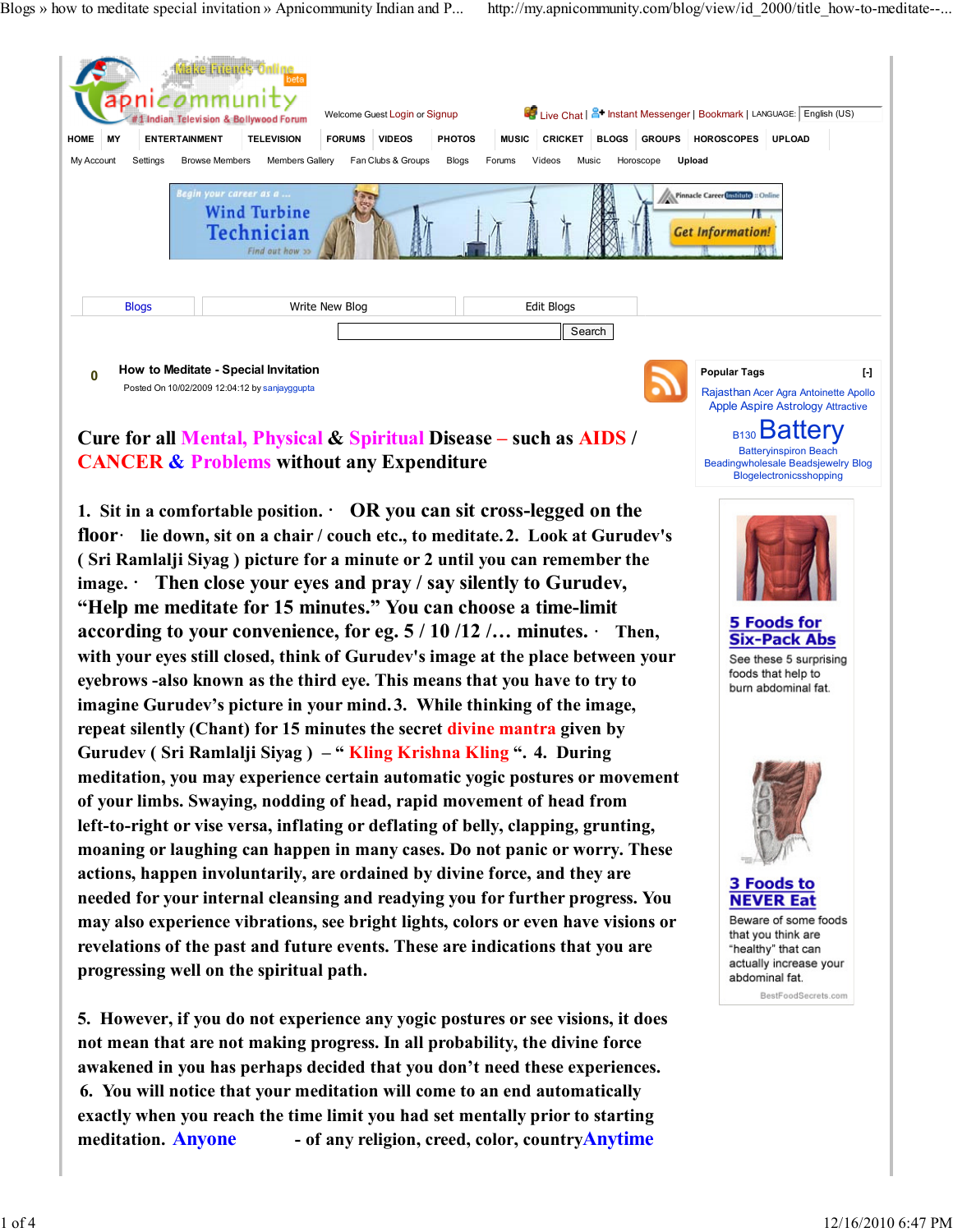- morning, noon, evening, nightAny duration - 5, 10, 12, 15, 30 min's. as much time as u like.Anywhere - office, hosme, bus, trainAnyplace

- on chair, bed, floor, sofaAny position - cross-legged, lying down, sitting on chair $\overline{Any \text{ age}}$  - child, young, middle-aged, old $\overline{Any \text{ disease}}$ - physical, mental freedom any kind of addiction **Any stress** - related to family, business, work

## Mantra Diksha program telecast on the TV Channels

Every Month - Sadhana TV 16 / 23 / 30 - Sadhana 12.00 to 1.00 pmEvery Month - Zee Jagran 20 / 27 - Zee Jagran 6.00 to 7.00 pm DOWN LOAD Sadgurudev Sri Ramlalji Siyag photo for MEDITATION from website - www.the-comforter.org

Email : avskworld@gmail.com

## Programs conducted by Guru Siyag in Adhyatma Vigyan Satsang Kendra Ashram,

Near Leriya Resort, Nathdwara,Village Choupasani, Jodhpur, Rajasthan, India – 342008Land Line : 0291 – 2753699 Dear friends, A lot of people believe in the medical properties of yoga. But what they don't know is the divine effect of SIDDHA-YOGA and SPIRITUAL MEDITATION for bringing perfect health to all human beings irrespective of caste, colour, creed, nationality, language or religion. This message intends to bring this to the notice of thousands of those who are suffering due to ignorance and lack of information regarding Spiritual Science.Complete cure from all incurable diseases like cancer, AIDS, hepatitis, asthma, arthritis etc., is possible and for that people need not to spend a single penny because cure is present within them. It is possible due to the divine and supramental force present within every human being, ( you may name it HOLY GHOST ) that is unlimited source of immunity to all ailments troubling the humanity. This supramental force can be activated by awakening of 'Mother Power' KUNDALINI.Our revered spiritual Master Sadgurudev Sri Ramlal Siyag has been blessed with the unique power of SHAKTIPAT by which the all powerful KUNDALINI gets awakened and induces Involuntary Yogic movements ( external as well as internal ) in the human body to cure all types of diseases.This is known as SIDDHA-YOGA where involuntary yogic movements take place in the body and the human being has no control over them ( He can't initiate or stop these movements as per his will ). These movements take place in that particular organ only, which is not fully functional and thereby making it perfectly healthy and immune to all ailments in the future also.( For details, please visit : www.the-comforter.org )The only requisite for this type of cure is regular spiritual meditation and silent repetition of the divine word given by Gurudev Sri Ramlalji Siyag "Kling Krishna Kling ". Gurudev says he never paid anything to his spiritual master to receive this divine power, which is helping the humanity and so he will not take money to distribute this power to the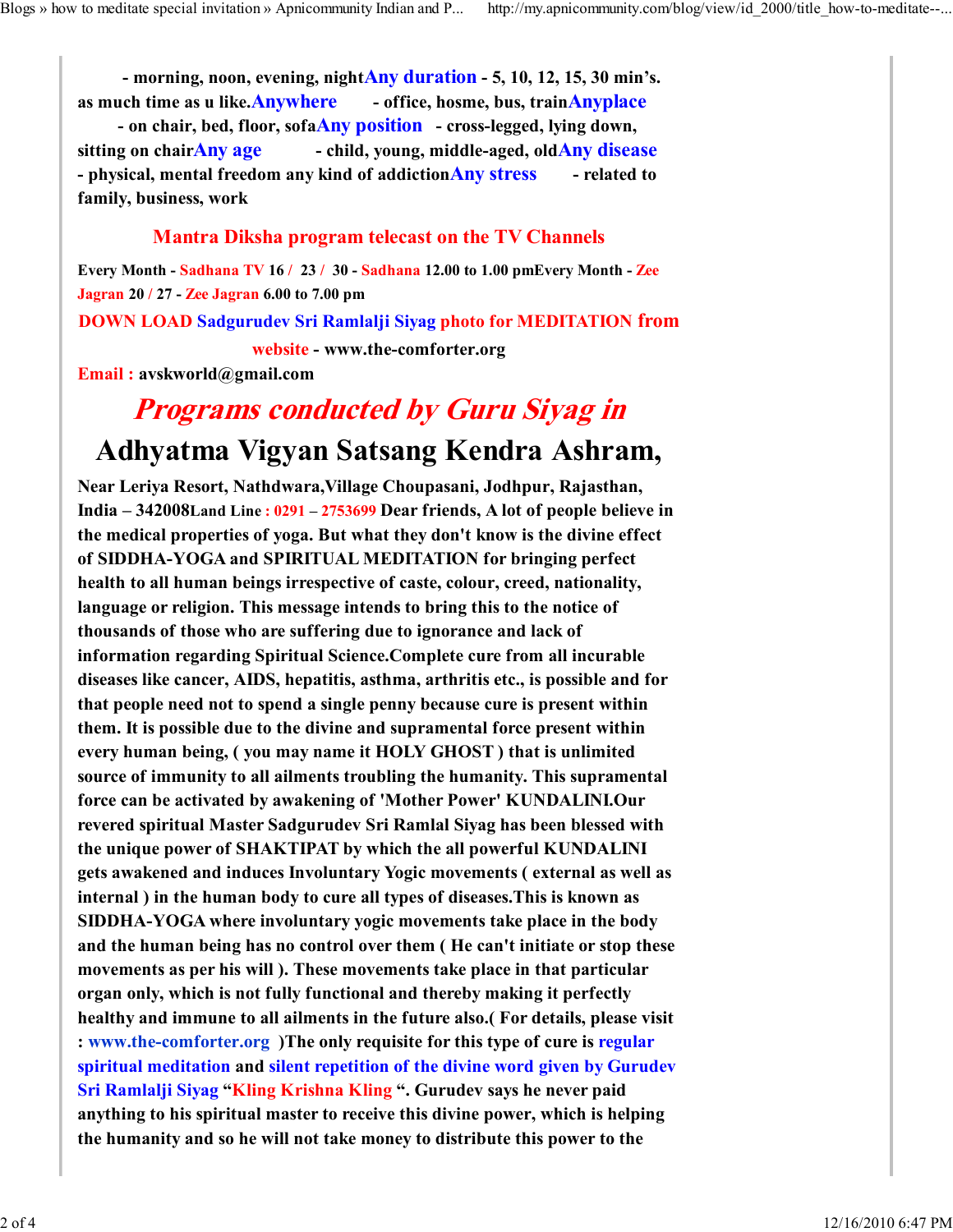mankind.Therefore, the complete cure of CANCER and AIDS is possible through SIDDHA-YOGA if the person suffering from such diseases is seriously doing spiritual meditation. If one is serious then he can experience positive results within a week. There is no time limit for complete cure, it may take few minutes or may require few days of regular meditation depending upon the condition and willingness of the person.We don't expect and we don't accept anything in return for the possible cure of all types of incurable diseases, for the simple reason that we don't give you anything from the outside world, the cure is within you. Only thing is that you don't know how to communicate with the all powerful 'doctor' (supramental power) that is present within all the human beings.Thousands of people suffering with various incurable diseases like blood cancer, asthma, arthritis, hepatitis, kidney failure, brain tumor, HIV etc have been cured for ever in India through SIDDHA-YOGA and SPIRITUAL MEDITATION. Many such cases will be put up on the following website very soon. We sincerely feel that all the mankind has equal right to know about and activate such divine and supramental force which will remove all ailments, biological and psychological, troubling the humanity.We invite you to research and find the truth.

visit: www.the-comforter.org Divine Change!!As you know, science also believes that in cure of many diseases, meditation is more effective than all other methods of treatment. But you may not know that Spiritual Meditation is most effective not only for common problems but for incurable diseases also. This spiritual meditation is possible after receiving Shaktipat Initiation from Sadgurudev Shri Ramlal Siyag due to which the mother power Kundalini gets awakened and the following changes take place in the human body:1. Complete cure from all types of physical and mental diseases such as CANCER, AIDS, DIABETES, BLOOD PRESSURE, T.B., HEPATITIS-B, ASTHAMA, ARTHRITIS, THYROID PROBLEMS, SLEEP DISORDERS, MENTAL TENSION, INSANITY etc.2. Freedom from all kinds of Addictions such as HEROIN, OPIUM, LIQUOR, HEMP, etc. within days without experiencing any bodily pain or withdrawal symptoms.3. Liberation from all Wordly Problems and solution of all types of problems related to daily life.4. Developing Insight and Intuition to find complete solutions to limitations of physical sciences.5. Practical Realization and Visualization of GOD (Supreme Spirit) during SPIRITUAL MEDITATION.6. Divine changes in human life due to repression of Tamsic (negative) tendencies and strengthening of Satvic (virtuous) tendencies by the SUPRAMENTAL FORCE. 7. Practical Visualization of the instances of the indefinite present, past and future during spiritual meditation along with complete knowledge of Spiritual Science.8. Attainment of MOKSHA (SALVATION) while enjoying house-hold family life.It is a NEW BEGINNING - A SPIRITUAL REVOLUTION because it gives results within few minutes. Try it on YOURSELF to realize the SUPREME TRUTH. It is unique because you don't have to give away anything to receive Shaktipat Initiation from Sadgurudev Shri Ramlal Siyag. Medical reports of